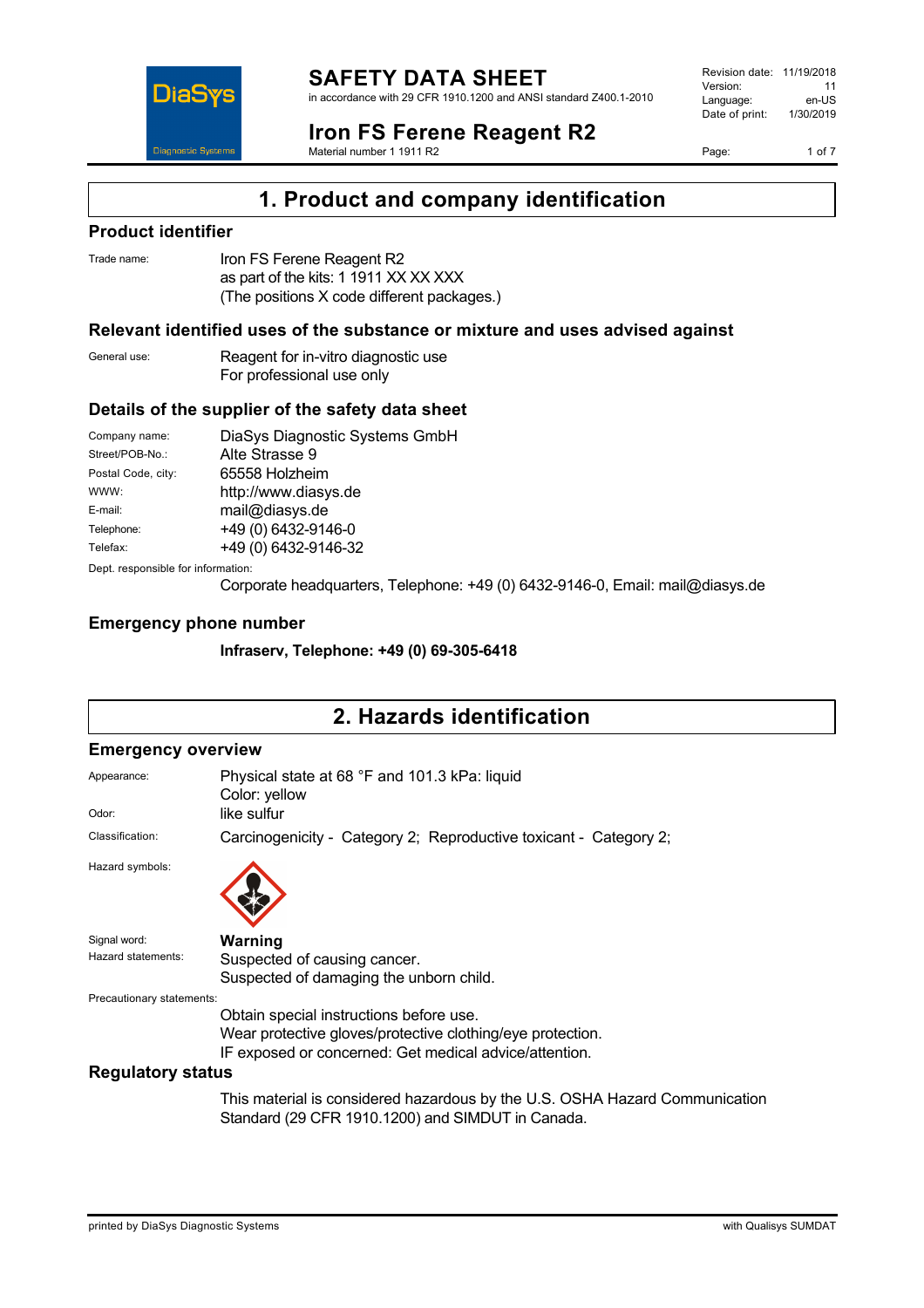### **Iron FS Ferene Reagent R2**

Material number 1 1911 R2

Page: 2 of 7

### **Hazards not otherwise classified**

DiaS

**Diagnostic Systen** 

Due to its pH value (see section 9), irritation of the skin and eyes cannot be ruled out. see section 11: Toxicological information

# **3. Composition / Information on ingredients**

Chemical characterization: Aqueous solution with Ascorbic acid Relevant ingredients:

| CAS No.               | Designation Content |          | Classification                                                                                                                                       |
|-----------------------|---------------------|----------|------------------------------------------------------------------------------------------------------------------------------------------------------|
| <b>CAS</b><br>62-56-6 | Thiourea            | $< 1 \%$ | Acute Toxicity - oral - Category 4. Carcinogenicity -<br>Category 2. Reproductive toxicant - Category 2.<br>Aquatic toxicity - chronic - Category 2. |

| 4. First aid measures                              |                                                                                                                                                                                                                                                  |  |
|----------------------------------------------------|--------------------------------------------------------------------------------------------------------------------------------------------------------------------------------------------------------------------------------------------------|--|
| General information:                               | First aider: Pay attention to self-protection!<br>If medical advice is needed, have product container or label at hand.                                                                                                                          |  |
| In case of inhalation:                             | Provide fresh air. If the casualty has difficulty breathing, call a doctor immediately.                                                                                                                                                          |  |
| Following skin contact:                            | Change contaminated clothing. After contact with skin, wash immediately with plenty of<br>water.                                                                                                                                                 |  |
|                                                    | In case of skin irritation, consult a physician.                                                                                                                                                                                                 |  |
| After eye contact:                                 | Immediately flush eyes with plenty of flowing water for 10 to 15 minutes holding eyelids<br>apart. Remove contact lenses, if present and easy to do. Continue rinsing.<br>In case of troubles or persistent symptoms, consult an opthalmologist. |  |
| After swallowing:                                  | Rinse mouth immediately and drink plenty of water.<br>Do not induce vomiting. Seek medical attention.                                                                                                                                            |  |
| Most important symptoms/effects, acute and delayed |                                                                                                                                                                                                                                                  |  |
|                                                    | Can cause skin, eye and respiratory tract irritation.                                                                                                                                                                                            |  |

### **Information to physician**

Treat symptomatically.

# **5. Fire fighting measures**

| Flash point/flash point range: |  |  |
|--------------------------------|--|--|
|--------------------------------|--|--|

not combustible Auto-ignition temperature: No data available

Suitable extinguishing media:

Product is non-combustible. Extinguishing materials should therefore be selected according to surroundings.

### **Specific hazards arising from the chemical**

Fires in the immediate vicinity may cause the development of dangerous vapors. In case of fire may be liberated: Sulphur oxides, nitrogen oxides (NOx), carbon monoxide and carbon dioxide.

Protective equipment and precautions for firefighters:

Wear self-contained breathing apparatus.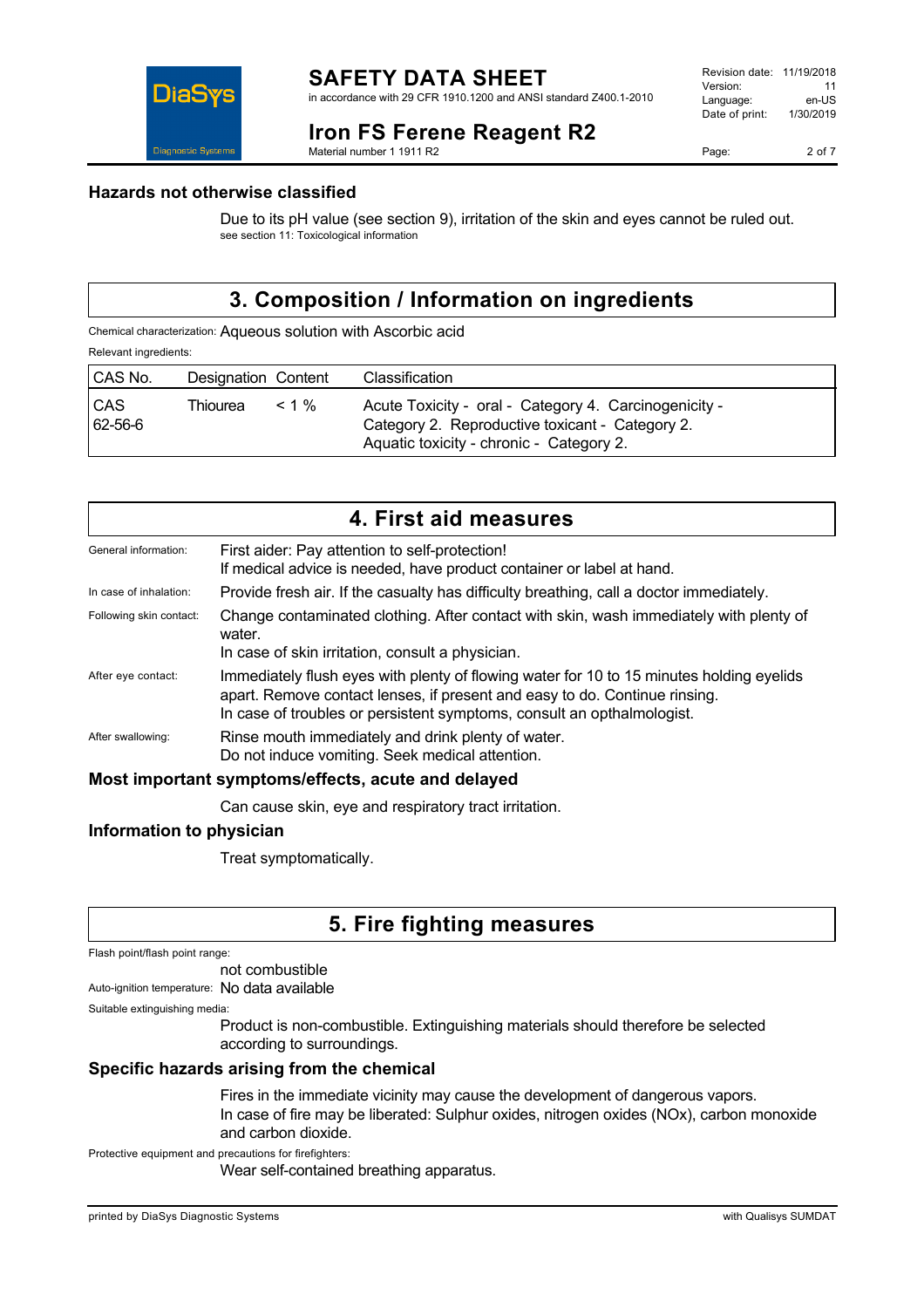

#### **SAFETY DATA SHEET** in accordance with 29 CFR 1910.1200 and ANSI standard Z400.1-2010

**Iron FS Ferene Reagent R2**

Material number 1 1911 R2

Page: 3 of 7

Additional information: Do not allow water used to extinguish fire to enter drains, ground or waterways.

|                            | 6. Accidental release measures                                                                                                                                                         |
|----------------------------|----------------------------------------------------------------------------------------------------------------------------------------------------------------------------------------|
| Personal precautions:      | Avoid exposure. Avoid contact with skin, eyes, and clothing. Provide adequate ventilation.<br>Keep unprotected people away. Wear appropriate protective equipment.                     |
| Environmental precautions: |                                                                                                                                                                                        |
|                            | Do not allow to penetrate into soil, waterbodies or drains.                                                                                                                            |
| Methods for clean-up:      | Soak up with absorbent materials such as sand, siliceus earth, acid- or universal binder.<br>Store in special closed containers and dispose of according to ordinance. Final cleaning. |

## **7. Handling and storage**

#### **Handling**

Advices on safe handling: Obtain special instructions before use. Provide adequate ventilation, and local exhaust as needed. Avoid contact with skin, eyes, and clothing.

Keep all containers, equipment and working place clean. Wear appropriate protective equipment.

Change contaminated clothing. Have eye wash bottle or eye rinse ready at work place.

#### **Storage**

Requirements for storerooms and containers:

Keep containers tightly closed and at a temperature between 35.6 °F and 46.4 °F. Protect against heat /sun rays. Keep sterile. Do not freeze. Unsuitable materials: Aluminium, copper, copper alloys, zinc.

Hints on joint storage: Do not store together with strong acids or alkalis.

### **8. Exposure controls / personal protection**

#### **Engineering controls**

Provide good ventilation and/or an exhaust system in the work area. See also information in chapter 7, section storage.

#### **Personal protection equipment (PPE)**

| Eye/face protection             | Tightly sealed goggles according to OSHA Standard - 29 CFR: 1910.133 or ANSI<br>Z87.1-2010.                                                                                                                                                              |
|---------------------------------|----------------------------------------------------------------------------------------------------------------------------------------------------------------------------------------------------------------------------------------------------------|
| Skin protection                 | Wear suitable protective clothing.                                                                                                                                                                                                                       |
|                                 | Protective gloves according to OSHA Standard - 29 CFR: 1910.138.<br>Glove material: Nitrile rubber<br>Breakthrough time: > 480 min<br>Observe glove manufacturer's instructions concerning penetrability and breakthrough time.                          |
| Respiratory protection:         | Provide adequate ventilation.                                                                                                                                                                                                                            |
| General hygiene considerations: |                                                                                                                                                                                                                                                          |
|                                 | Obtain special instructions before use. Avoid contact with skin, eyes, and clothing.<br>Change contaminated clothing. Wash hands before breaks and after work. When using do<br>not eat or drink. Have eye wash bottle or eye rinse ready at work place. |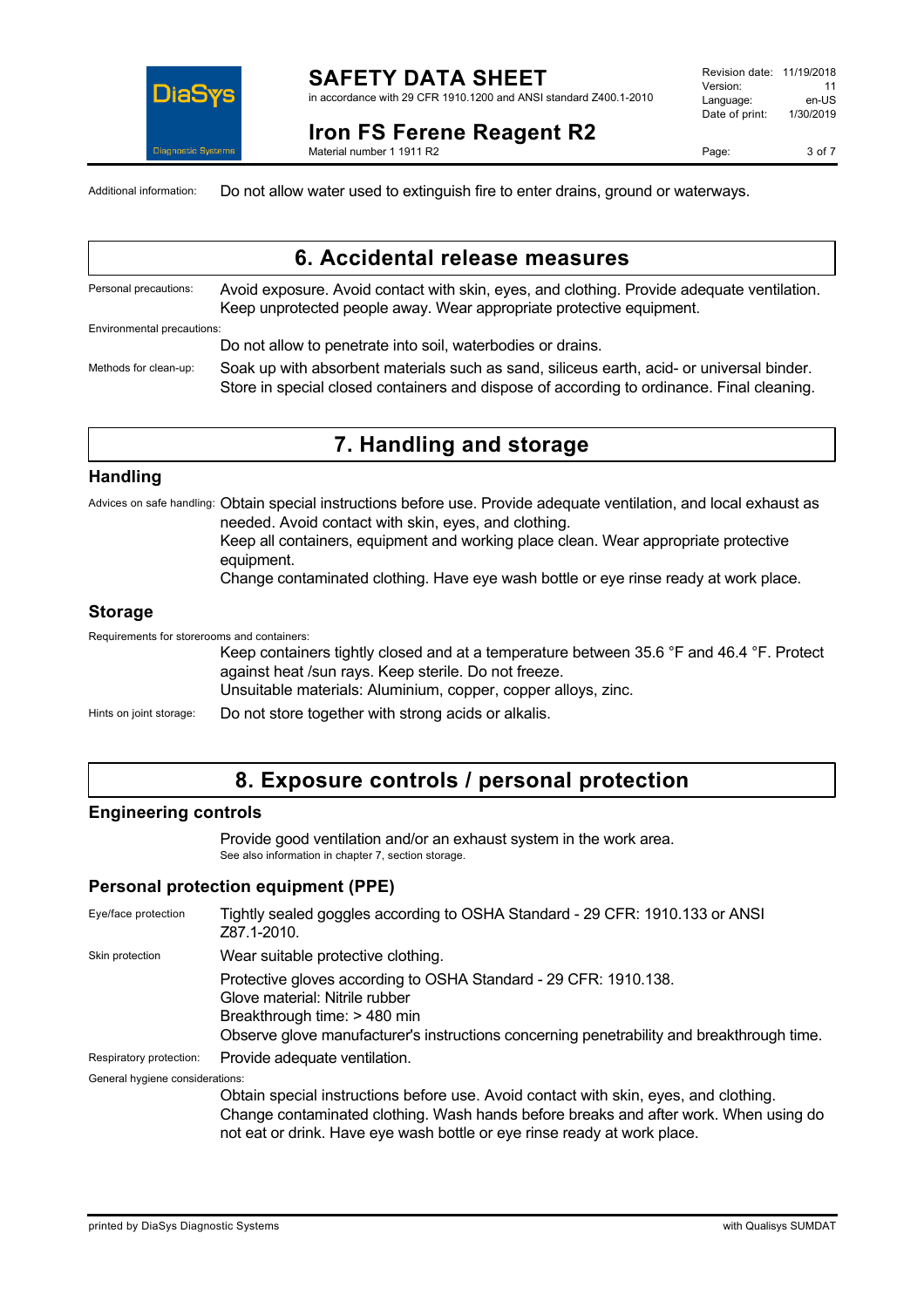

# **SAFETY DATA SHEET**

in accordance with 29 CFR 1910.1200 and ANSI standard Z400.1-2010

**Iron FS Ferene Reagent R2** Material number 1 1911 R2

Revision date: 11/19/2018 Version: 11<br>Language: en-US Language: Date of print: 1/30/2019

Page: 4 of 7

# **9. Physical and chemical properties**

### **Information on basic physical and chemical properties**

| Appearance:                              | Physical state at 68 °F and 101.3 kPa: liquid<br>Color: yellow |
|------------------------------------------|----------------------------------------------------------------|
| Odor:                                    | like sulfur                                                    |
| Odor threshold:                          | No data available                                              |
| pH value:                                | at 77 °F: 2.5                                                  |
| Melting point/freezing point:            | No data available                                              |
| Initial boiling point and boiling range: | No data available                                              |
| Flash point/flash point range:           | not combustible                                                |
| Evaporation rate:                        | No data available                                              |
| Flammability:                            | No data available                                              |
| Explosion limits:                        | No data available                                              |
| Vapor pressure:                          | No data available                                              |
| Vapor density:                           | No data available                                              |
| Density:                                 | at 68 °F: 1.022 g/mL                                           |
| Water solubility:                        | at 68 °F: completely miscible                                  |
| Partition coefficient: n-octanol/water:  | No data available                                              |
| Auto-ignition temperature:               | No data available                                              |
| Thermal decomposition:                   | No data available                                              |
| Additional information:                  | No data available                                              |

# **10. Stability and reactivity**

| Reactivity:                                                                                                            | No data available                                                      |  |
|------------------------------------------------------------------------------------------------------------------------|------------------------------------------------------------------------|--|
| Chemical stability:                                                                                                    | Stable under recommended storage conditions.                           |  |
| Possibility of hazardous reactions                                                                                     | No hazardous reaction when handled and stored according to provisions. |  |
| Conditions to avoid:                                                                                                   | Protect from frost, heat and sunlight.                                 |  |
| Incompatible materials:                                                                                                | Strong acids, alkalis, aluminium, copper, copper alloys, zinc.         |  |
| Hazardous decomposition products:<br>No hazardous decomposition products when regulations for storage and handling are |                                                                        |  |
| Thermal decomposition:                                                                                                 | observed.<br>No data available                                         |  |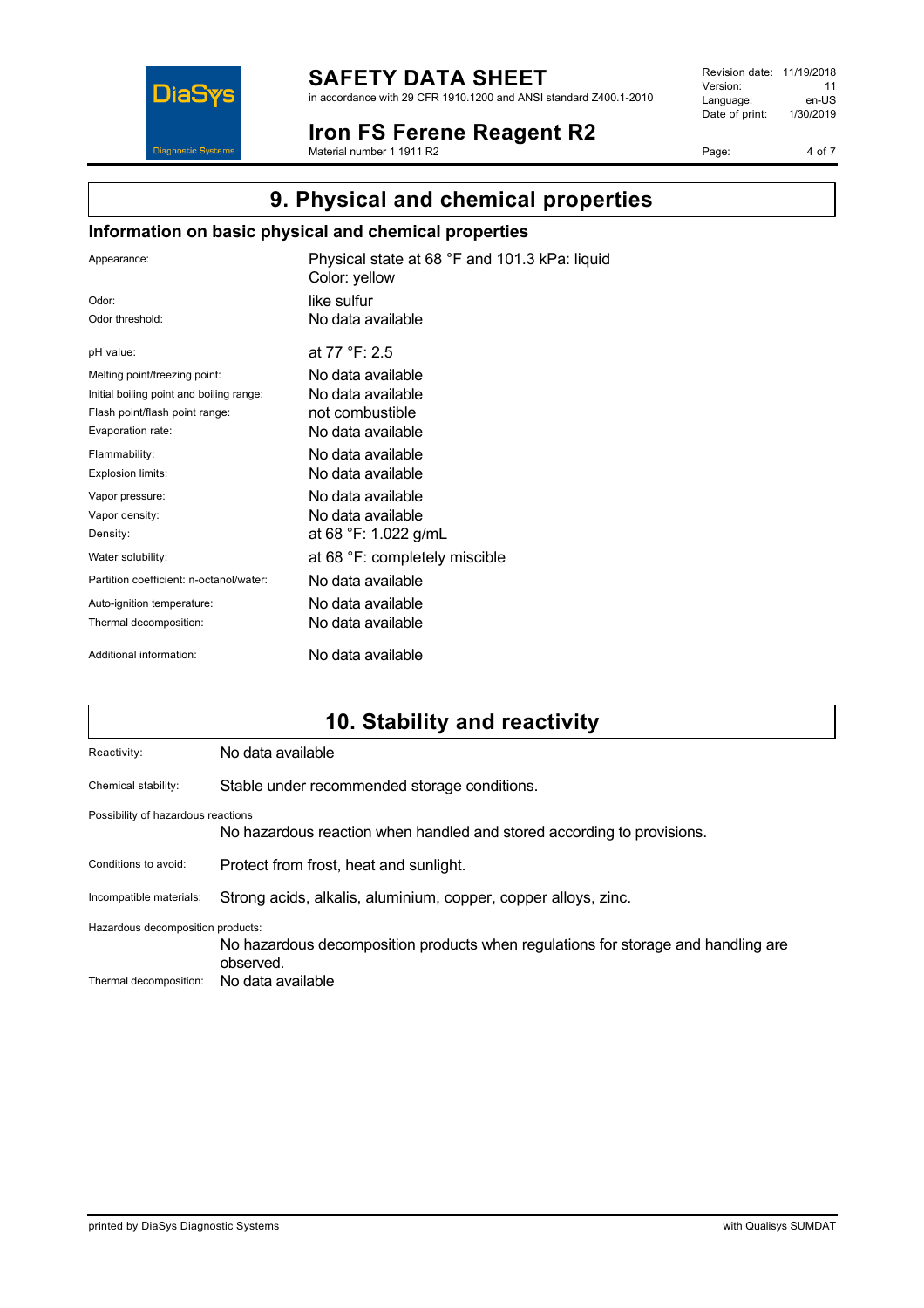

### **SAFETY DATA SHEET**

in accordance with 29 CFR 1910.1200 and ANSI standard Z400.1-2010

#### **Iron FS Ferene Reagent R2** Material number 1 1911 R2

Revision date: 11/19/2018<br>Version: 11 Version: 11<br>Language: en-US Language: Date of print: 1/30/2019

Page: 5 of 7

**11. Toxicological information**

#### **Toxicological tests**

| Toxicological effects: | Acute toxicity (oral): Lack of data.                                         |
|------------------------|------------------------------------------------------------------------------|
|                        | Acute toxicity (dermal): Lack of data.                                       |
|                        | Acute toxicity (inhalative): Lack of data.                                   |
|                        | Skin corrosion/irritation: Lack of data.                                     |
|                        | Serious eye damage/irritation: Lack of data.                                 |
|                        | Sensitisation to the respiratory tract: Lack of data.                        |
|                        | Skin sensitisation: Lack of data.                                            |
|                        | Germ cell mutagenicity/Genotoxicity: Lack of data.                           |
|                        | Carcinogenicity: Carcinogenicity - Category 2 = Suspected of causing cancer. |
|                        | Reproductive toxicity: Reproductive toxicant -                               |
|                        | Category 2 = Suspected of damaging the unborn child.                         |
|                        | Effects on or via lactation: Lack of data.                                   |
|                        | Specific target organ toxicity (single exposure): Lack of data.              |
|                        | Specific target organ toxicity (repeated exposure): Lack of data.            |
|                        | Aspiration hazard: Lack of data.                                             |
| Other information:     | Chronic toxicity carcinogenic effect:                                        |
|                        | Information about Thiourea:                                                  |
|                        | IARC Rating: Group 3                                                         |
|                        | OSHA Carcinogen: not listed                                                  |
|                        | NTP Rating: listed                                                           |
|                        |                                                                              |

#### **Symptoms**

Can cause skin, eye and respiratory tract irritation.

# **12. Ecological information**

#### **Ecotoxicity**

Aquatic toxicity: In case of spills of large quantities: Harmful effects on water organisms by modification of pH-value.

#### **Mobility in soil**

No data available

#### **Persistence and degradability**

Further details: No data available

#### **Additional ecological information**

General information: Do not allow to enter into ground-water, surface water or drains.

# **13. Disposal considerations**

#### **Product**

Recommendation: Special waste. Dispose of waste according to applicable legislation.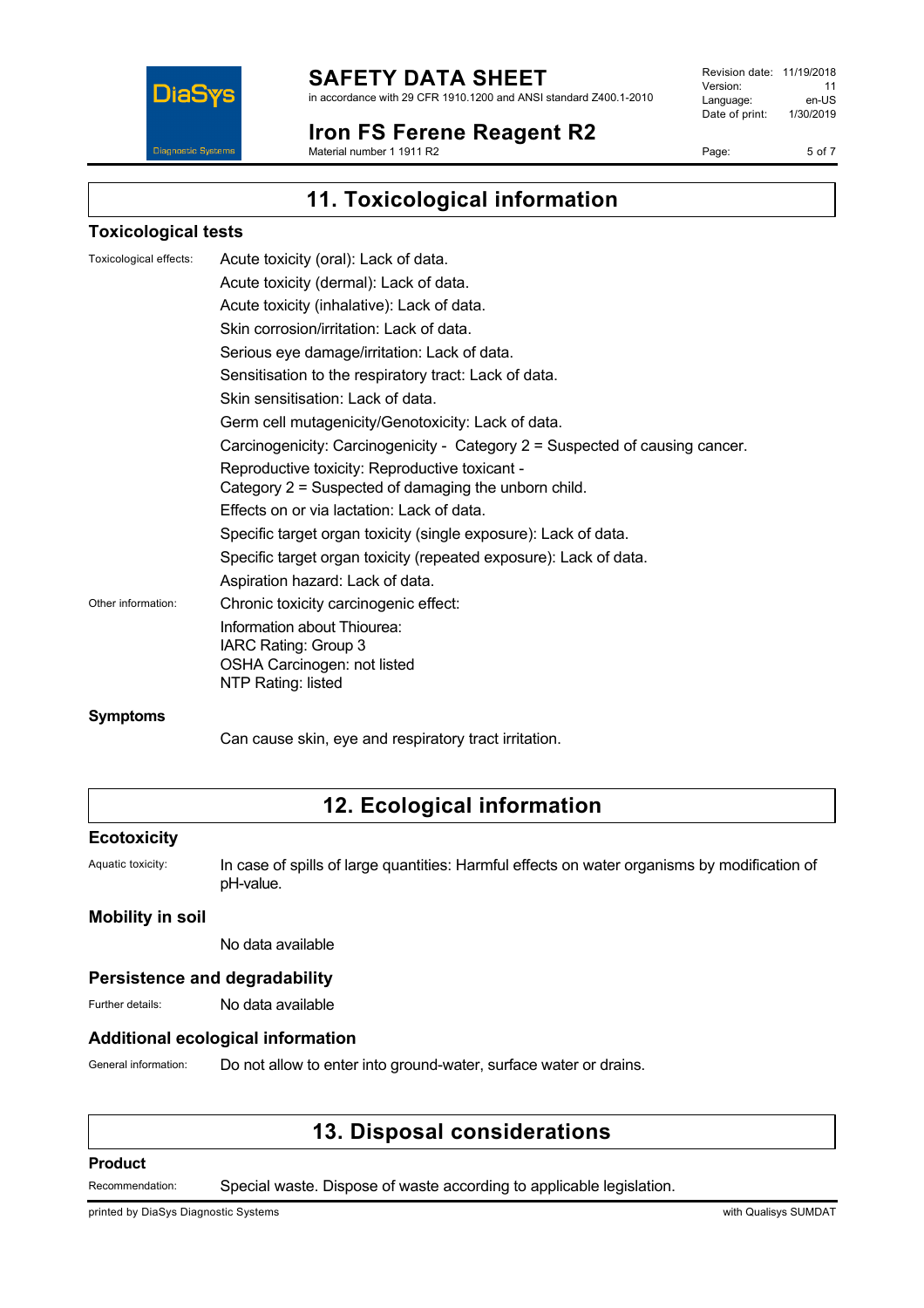

## **Iron FS Ferene Reagent R2**

Material number 1 1911 R2

**Contaminated packaging**

**Diagnostic Systems** 

DiaS

Recommendation: Dispose of waste according to applicable legislation. Non-contaminated packages may be recycled.

# **14. Transport information**

#### **USA: Department of Transportation (DOT)**

Proper shipping name: Not restricted

#### **Sea transport (IMDG)**

Proper shipping name: Not restricted Marine pollutant: no

#### **Air transport (IATA)**

Proper shipping name: Not restricted

#### **Further information**

No dangerous good in sense of these transport regulations.

# **15. Regulatory information**

#### **National regulations - U.S. Federal Regulations**

Thiourea: TSCA Inventory: listed TSCA HPVC: not listed Carcinogen Status: IARC Rating: Group 3 OSHA Carcinogen: not listed NTP Rating: listed Other Environmental Laws: CERCLA: RQ 10 lbs. RCRA Hazardous Wastes: Code U219 SARA Title III Section 313, Toxic Release: Conc. 0.1% / Threshold Standard

#### **National regulations - U.S. State Regulations**

Thiourea: California Proposition 65 code: C Delaware Air Quality Management List: DRQ: 10 - RQ State: Federal Regulations Apply Idaho Air Pollutant List: Title 585: - Title 586: AAAC: 1.8E-03 - EL: 1.2E-05 - OEF: 5.5E-04 Massachusetts Haz. Substance codes: 1,3,7 \*E\*C\* F8 F9 Minnesota Haz. Substance: Codes: RT - Ratings: - Status: Carcinogen. Title III. TRI. New Jersey RTK Hazardous Substance: DOT: 2877 - Sub No.: 1853 - TPQ: - New York List of Hazardous Substances: RQ-Air: 10 - RQ-Land: 10 - Note: No Note Associated with this chemical. Pennsylvania Haz. Substance code: ES California Proposition 65: cancer

#### **National regulations - Great Britain**

Hazchem-Code:

Page: 6 of 7